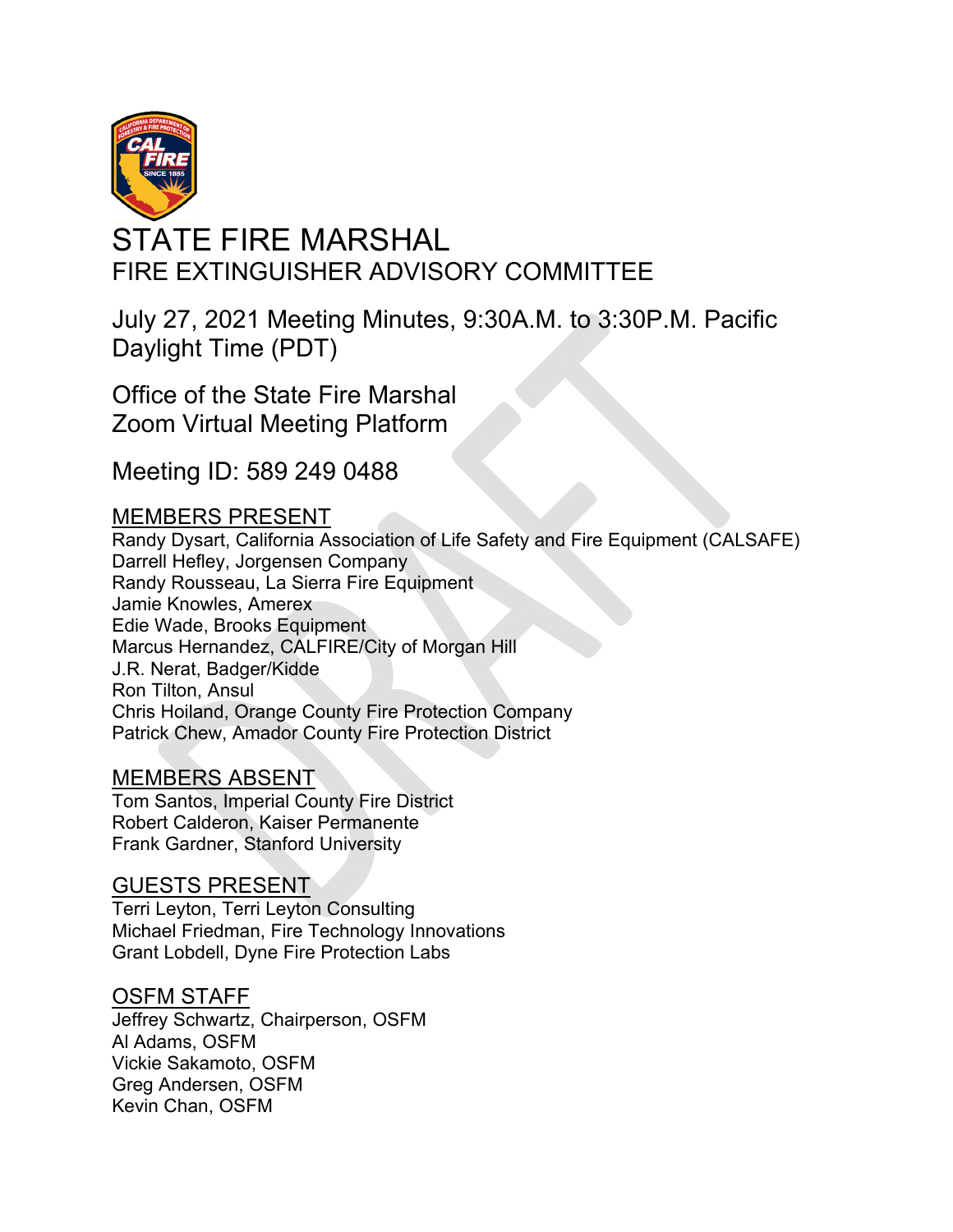Perry Goth, OSFM Vikkie Raby, OSFM Nissa Harvey, OSFM

# 1. CALL TO ORDER

- A. Welcome and Logistics Briefing Chairperson Jeffrey Schwartz called the meeting to order at 10:11 A.M. Pacific Daylight Time (PDT) and gave a welcoming and logistics briefing.
- B. Roll Call/Determine Quorum Roll call was conducted by Vikkie Raby and Chairperson Jeffrey Schwartz determined that a quorum (10 of 13) of members was present.
- C. Introductions

All attendees introduced themselves.

D. Approval of Previous Minutes

Chairperson Jeffrey Schwartz asked for approval of the minutes of the April 27, 2021 meeting. Staff person Vikkie Raby noted an amendment to the representation of Tom Santos was needed for the prior minutes; it was noted that if moved to approve it would be as amended. It was moved by Member Darrell Hefley to approve the minutes as amended; motion seconded by Member Edie Wade. Motion was carried unanimously.

#### E. Announcements

Chief Al Adams welcomed everyone and thanked them for their what he hopes will be a productive meeting. He wanted to remind everyone that the OSFM wants to hear from the industry about ongoing or potential issues that may be occurring. He encourages anyone with any concerns or comments to speak out or reach out directly to him.

# 2. OLD BUSINESS

A. Fee Schedule Regulations Update

This package has completed the 45-day comment period. The ISOR is now being drafted and reviewed by the Code Development and Analysis Division prior to being submitted to OAL. We are requesting an effective date of September 1, 2021, but that will be up to OAL discretion.

B. Portable Fire Extinguishers Regulations Update

Workgroup Updates

i. Tag Signature Workgroup

Tabled to next meeting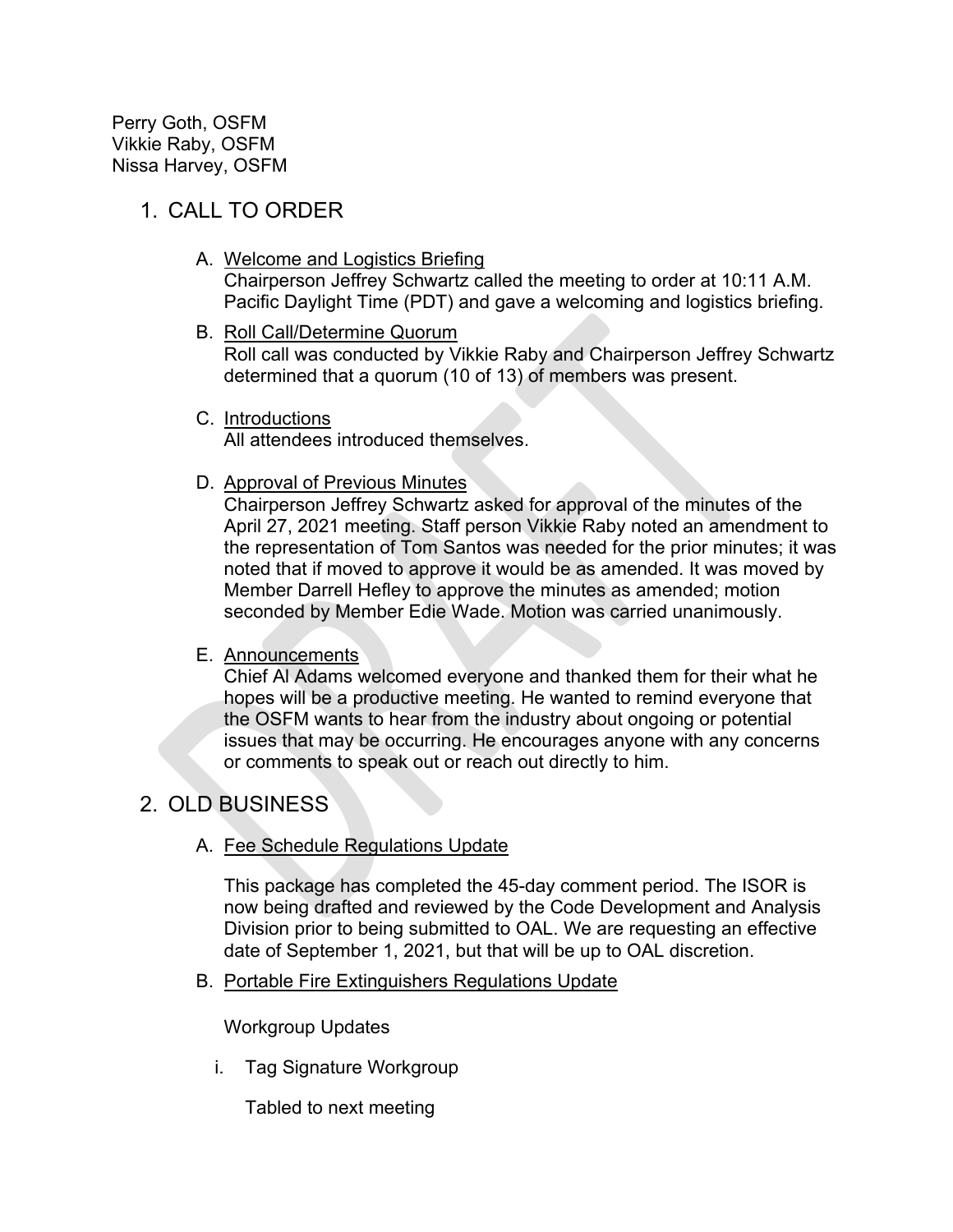#### ii. Section 597 Forms

Section 597 relates to the inspection forms. Chairperson Schwartz shared the forms with the group to show what changes were being made to the forms. He stated we are not changing the content; we are only codifying the forms so that they become part of the regulations. After a brief discussion amongst the group, it was determined that a definition will need to be established for a transport or delivery vehicle if doesn't see the benefit of tracking transport vehicles. Member Dysart stated he disagrees and feels that if a vehicle is being used for the purpose of delivering fire extinguishers, then the OSFM should be able to keep records on the vehicle during the inspection process by completion of the inspection form. Member Nerat stated he would not classify any vehicle that is only used for transport of extinguishers as a service vehicle, and thereby the completion of the vehicle inspection form would not be necessary. Chairperson Schwartz told the group this brings back to the point that a definition of a transport or delivery vehicle the proposed exchange language moves forward. In relation to the service vehicle inspection form, Member Rousseau commented that adding a checkbox for transport vehicles to the existing form would cover the need for reporting to the OSFM. Member Knowles stated he would be appropriate to determine whether a record of such vehicle would be needed by the OSFM. Chief Adams stated this is going to be a complex issue requiring further discussions. This will need to be reviewed and discussed internally amongst OSFM staff before a final decision can be made. He asked that comments be submitted by the members for review and the topic be tabled until the next meeting.

iii. Section 600 Inspection

Section 600 clarifies the ability of the local authority to enter and inspect businesses. Member Hefley stated he feels there have been no objections by any members to the language. Member Hefley motioned to keep this section as written; Member Hernandez seconded. Roundtable vote was taken; all in favor, none opposed. Motion carried unanimously.

iv. Section 601 Advertisement

Section 601 defines Advertisement a little more clearly. There was no discussion. Member Nerat motioned to accept this section as written; Member Hernandez seconded. Roundtable vote was taken; all in favor, none opposed. Motion carried unanimously.

v. Section 602 Fraudulent Impersonation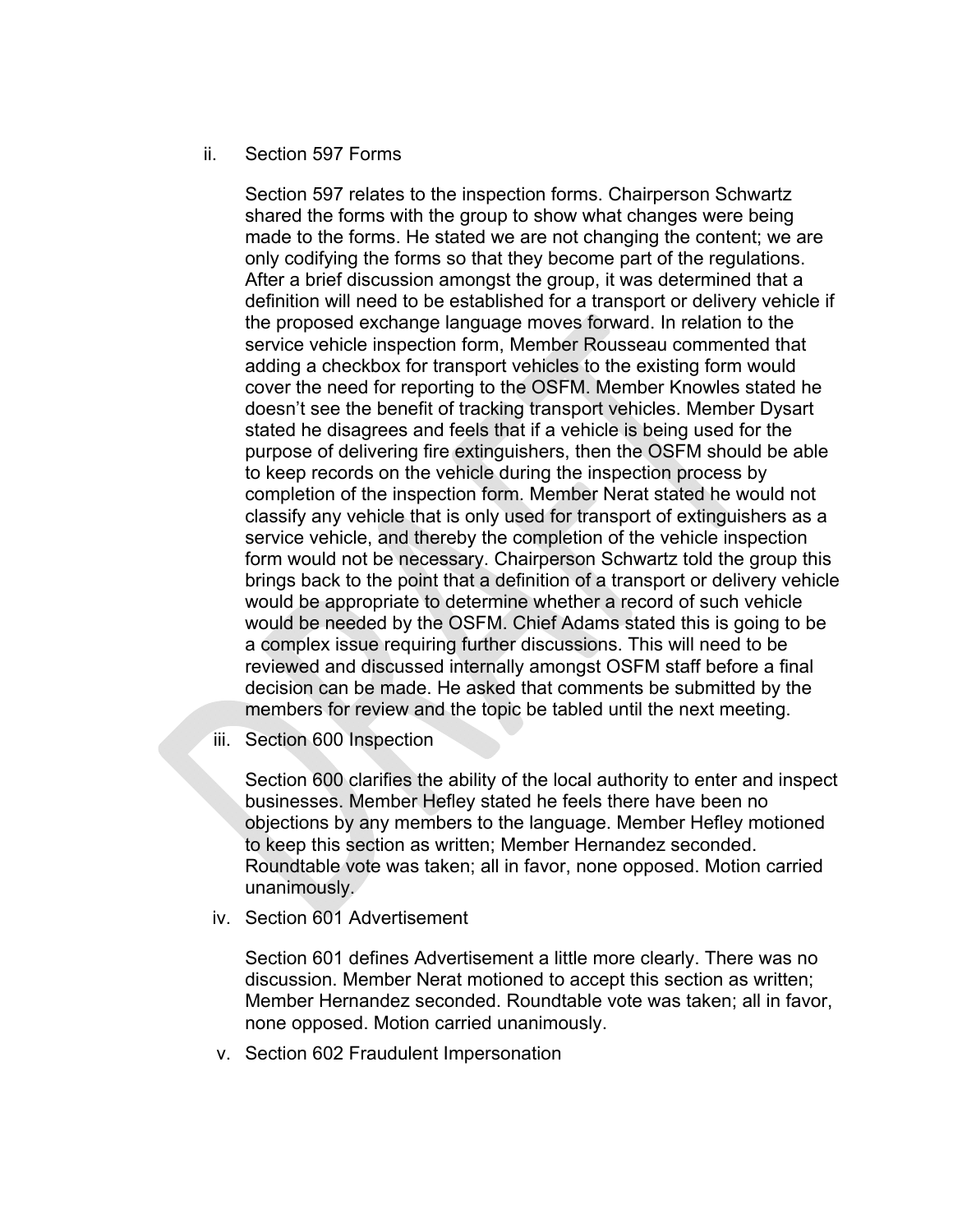Section 602 includes language to allow suspension or revocation of a license if anyone is found to commit impersonation of an office of the fire department or OSFM. There was no additional discussion. Member Rousseau motioned to approve as written; Member Wade seconded. Roundtable vote was taken; all in favor, none opposed. Motion carried unanimously.

the last meeting. Chairperson Schwartz shared with the group Member Hefley's related email. The email showed Section 557.3 had a few numbering errors requiring correction. Section 578.6 needs the word "standard" removed. Section 591.5 reflects struck language that should actually remain. The first sentence of the language is existing and was mistakenly stricken when the Exchange language was removed. Chairperson Schwartz indicated the language will remain in the existing law. It was stricken from the document to show no changes were being made to the existing language. Chairperson Schwartz will make the other necessary changes and redistribute to the group for final review. Member Hefley asked Chairperson Schwartz if he could present some editorial comments regarding the completed language he requested during

Member Dysart suggested a workgroup should be formed to draft some recommendations to the OSFM for the non-service vehicle inspection form issue. Member Hefley agreed and suggested the workgroup could put together a list of comments and concerns to bring back to the group to help form a structured discussion at the next meeting. Member Nerat clarified that the issue is whether or not we need to define what a transportation vehicle is, and whether a form is needed for inspection of such vehicle. Chairperson Schwartz stated he had no objection to putting together a workgroup. Member Dysart agreed to head the workgroup. Members Rousseau, Tilton and Hernandez volunteered to sit on the group.

#### C. Dry Chemical Analysis by Third-Party Vendor

Guest Mike Friedman of Fire Technology Innovations (FTI) gave presentation on the results on the dry chemical analysis. After a description of how the samples used for data collection were gathered, he introduced Grant Lobdell of Dyne Fire Protection Labs (Dyne) who then shared a video that described the process used and the results of the analysis. Member Knowles stated he was unsure how to process the information, as he felt that a sample of 100 extinguishers in an industry of 300 million plus extinguishers seemed small. Member Tilton stated he would like his team to review the presentation and formulate some questions and comments. Member Wade asked what criteria was used to select the companies that the samples were pulled from. She feels there is more information on the process that is needed. Mike Friedman stated the extinguishers were required to have undergone a 6-year teardown. The extinguishers were serviced by large national accounts. He stated his company followed Dyne's instructions for collecting the samples. Terri Leyton